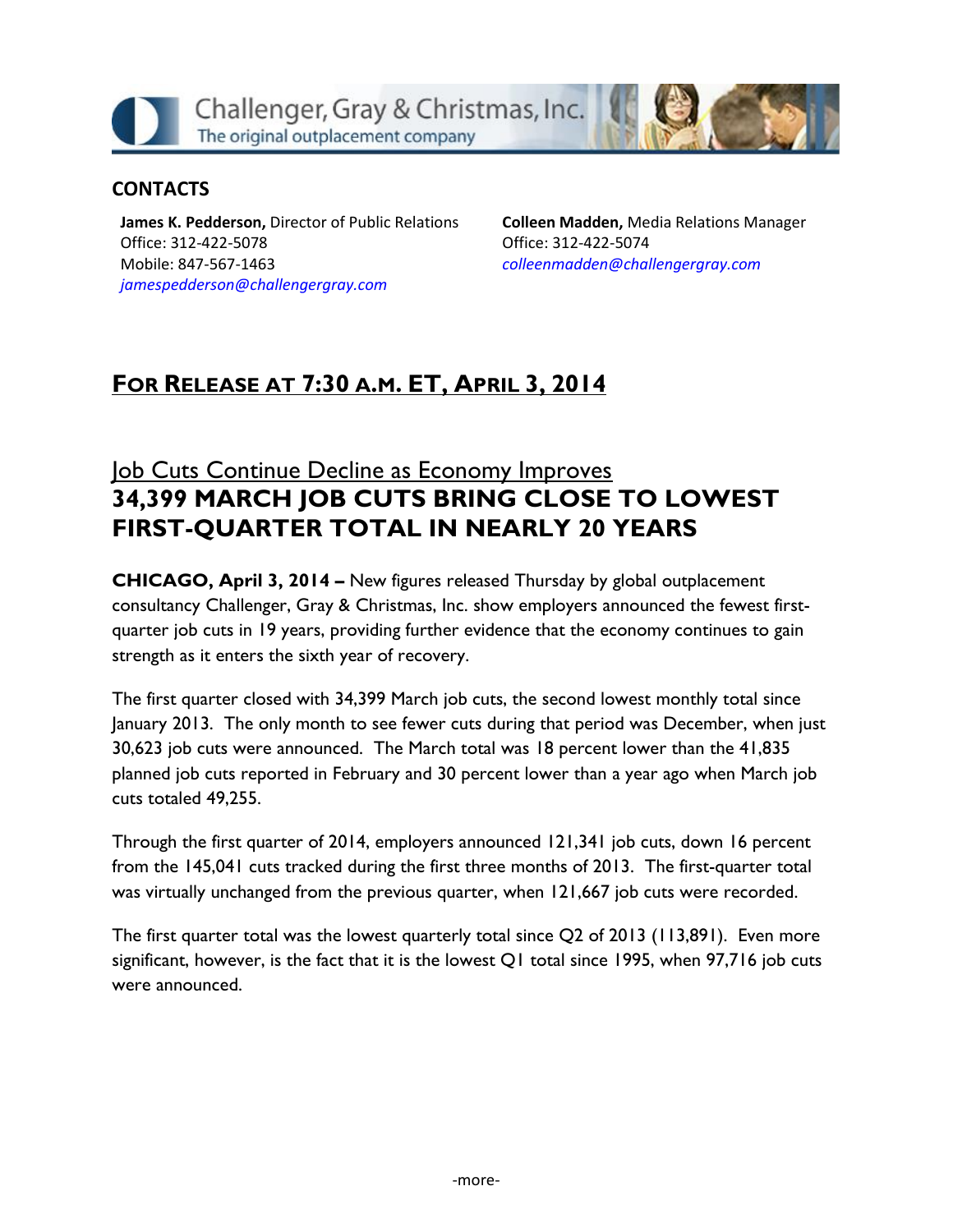"The first quarter typically experiences some of the heaviest job cutting of the year. Since we began tracking planned layoffs in 1989, the first quarter is only slightly lower than the fourth quarter when it comes to the pace of downsizing, with an average job-cut total of just over 205,000. Employers are well below that pace this year, suggesting that layoffs continue to decline in a recovery that is approaching its five-year anniversary," said John A. Challenger, chief executive officer of Challenger, Gray & Christmas.

First quarter job cuts were led by the retail sector, where employers announced 18,231 job cuts through the first three months of 2014, including 2,989 in March. The financial sector follows closely with 15,306 job cuts announced over the first three months of 2014.

Neither retail nor financial firms saw the heaviest job cuts last month, however. The top jobcutting sector in March was health care, which announced plans to reduce payrolls by 5,768, bringing its year-to-date total to 10,984, which ranks fourth among all industries.

"We continue to see downsizing in the health care sector, as hospitals adjust to lower Medicare reimbursements and cutbacks in Medicaid funding. There has also been a surge in job cuts among the workers hired to sign-up Americans for health insurance under the Affordable Care Act. With the sign-up period ending on March 31, call centers around the country have been purging their payrolls of these temporary employees," noted Challenger.

"Call center workers are also being impacted by a series of layoffs announced by wireless carrier Sprint. While Sprint is struggling to keep up with AT&T and Verizon, at least some of the recent cuts appear to be the result of smarter consumers. A company spokesperson told one news outlet that many of the call center reductions reflect customers' growing familiarity with smartphones as well as simplified rate plans which have resulted in fewer customer service calls," said Challenger.

Job cuts within the telecommunications industry have risen sharply this year. The 11,277 job cuts announced by these firms, to date, ranks third among all industries and marks a 225 percent increase from the 3,471 telecommunications job cuts recorded in the first three months of 2013.

# # #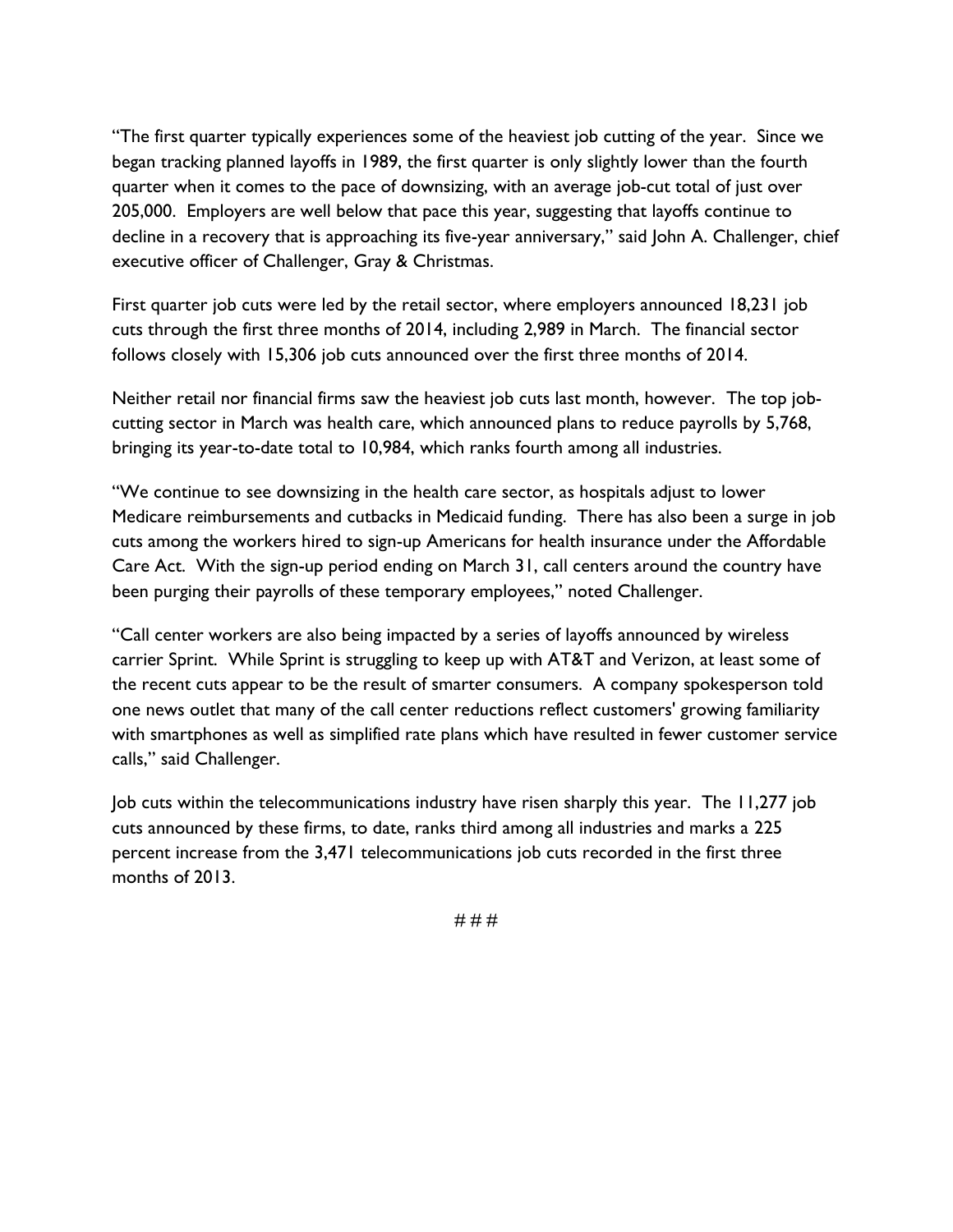#### **TOP FIVE INDUSTRIES**

#### **Year To Date**

|                             | 2014   | 2013   |
|-----------------------------|--------|--------|
| <b>Retail</b>               | 18,231 | 25,400 |
| <b>Financial</b>            | 15,306 | 33,819 |
| <b>Telecommunications</b>   | 11,277 | 3,471  |
| <b>Health Care/Products</b> | 10,964 | 11,713 |
| Computer                    | 9,133  | 3,526  |

#### **MONTH BY MONTH TOTALS**

|                 | 2014    | 2013    |
|-----------------|---------|---------|
| January         | 45,107  | 40,430  |
| <b>February</b> | 41,835  | 55,356  |
| <b>March</b>    | 34,399  | 49,255  |
| <b>April</b>    |         | 38,121  |
| May             |         | 36,398  |
| June            |         | 39,372  |
| July            |         | 37,701  |
| <b>August</b>   |         | 50,462  |
| September       |         | 40,289  |
| <b>October</b>  |         | 45,730  |
| <b>November</b> |         | 45,314  |
| <b>December</b> |         | 30,623  |
| <b>TOTAL</b>    | 121,341 | 509,051 |

Some reductions are identified by employers as workers who will take early retirement offers or other special considerations to leave the company.

#### **LAYOFF LOCATION**

#### **Year To Date**

| New York        | 18,589 |
|-----------------|--------|
| California      | 17,891 |
| <b>Illinois</b> | 9,293  |
| Pennsylvania    | 7,833  |
| Texas           | 6.618  |

Listings are identified by the location of the layoff or corporate headquarters as stated in announcement.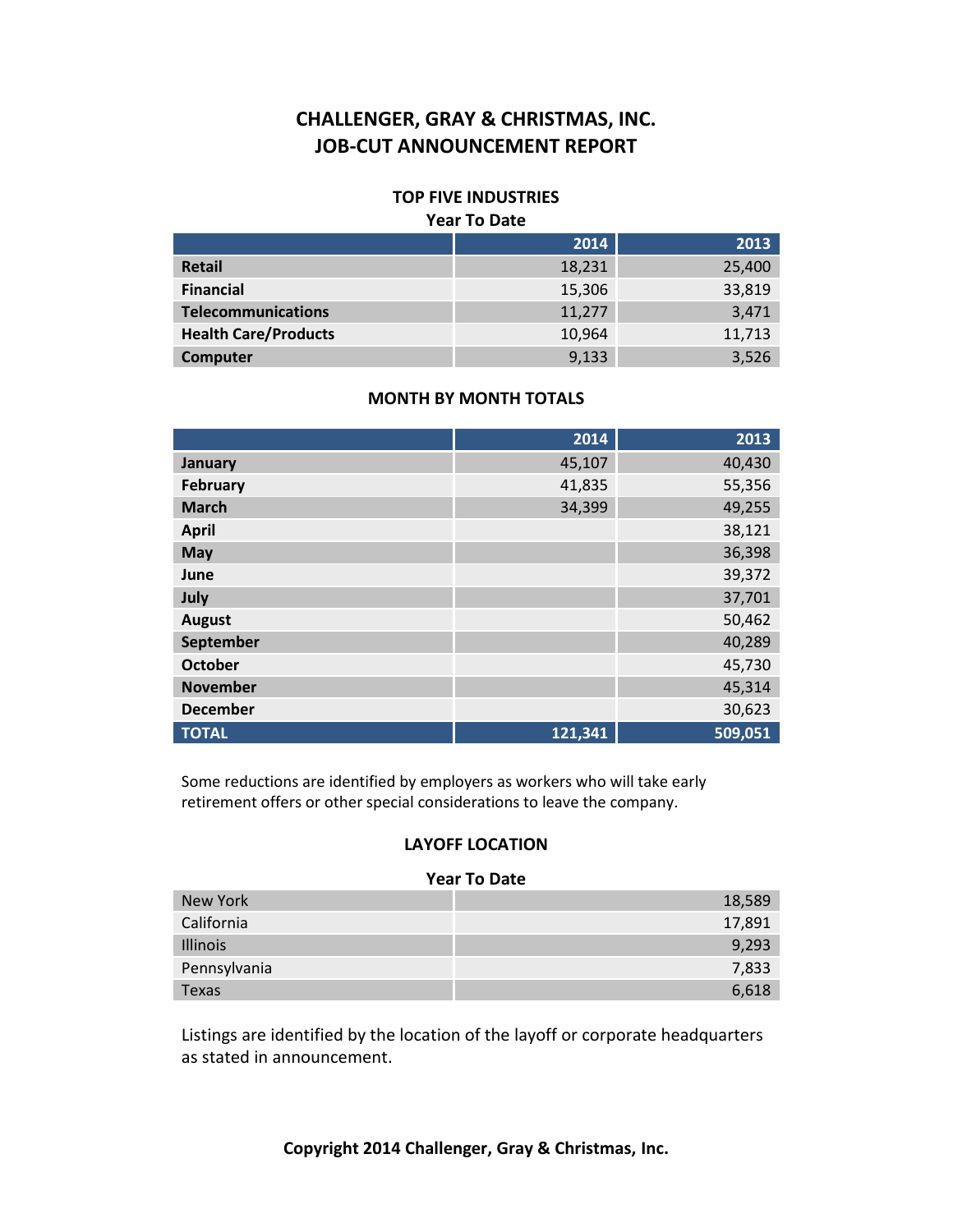| COTS DE MADOSINI             |           |               |        |                     |                     |  |
|------------------------------|-----------|---------------|--------|---------------------|---------------------|--|
|                              | $13$ -Mar | <b>14-Feb</b> | 14-Mar | <b>Jan-Mar 2013</b> | <b>Jan-Mar 2014</b> |  |
| <b>Aerospace/Defense</b>     | 3,921     | 1,300         | 895    | 9,766               | 3,061               |  |
| <b>Apparel</b>               | 117       | 234           | 106    | 307                 | 490                 |  |
| <b>Automotive</b>            | 104       | 518           | 795    | 4,349               | 2,603               |  |
| <b>Chemical</b>              | 130       | 175           | 22     | 904                 | 369                 |  |
| <b>Commodities</b>           |           |               | 324    | 67                  | 726                 |  |
| Computer                     | 491       | 793           | 1,884  | 3,526               | 9,133               |  |
| <b>Construction</b>          | 52        | 166           | 154    | 245                 | 372                 |  |
| <b>Consumer Products</b>     | 930       | 1,309         | 964    | 2,197               | 4,120               |  |
| <b>Education</b>             | 1,391     | 1,500         | 1,639  | 3,812               | 3,354               |  |
| <b>Electronics</b>           | 388       | 1,150         | 423    | 1,395               | 3,051               |  |
| <b>Energy</b>                | 611       | 100           | 427    | 2,544               | 940                 |  |
| <b>Entertainment/Leisure</b> | 716       | 1,659         | 2,509  | 5,717               | 6,591               |  |
| <b>Financial</b>             | 3,517     | 9,791         | 698    | 33,819              | 15,306              |  |
| Food                         | 1,573     | 3,022         | 1,855  | 6,090               | 5,956               |  |
| Government                   | 1,448     | 1,835         | 1,678  | 3,721               | 4,701               |  |
| <b>Health Care/Products</b>  | 6,349     | 2538          | 5,768  | 11,713              | 10,964              |  |
| <b>Industrial Goods</b>      | 2,810     | 2,622         | 2,813  | 7,562               | 6,864               |  |
| <b>Insurance</b>             | 943       | 309           | 207    | 1,108               | 716                 |  |
| Legal                        | 106       | 9             | 1      | 118                 | 219                 |  |
| <b>Media</b>                 | 290       | 720           | 333    | 5,154               | 1,134               |  |
| <b>Non-Profit</b>            | 66        | 35            | 340    | 596                 | 499                 |  |
| Pharmaceutical               | 2151      | 1,035         | 580    | 3,185               | 2,521               |  |
| <b>Real Estate</b>           | 100       | 3             |        | 378                 | 84                  |  |
| <b>Retail</b>                | 16,445    | 3,848         | 2,989  | 25,400              | 18,231              |  |
| <b>Services</b>              | 652       | 369           | 797    | 1,134               | 1,466               |  |
| <b>Telecommunications</b>    | 2,536     | 5,147         | 4,325  | 3,471               | 11,277              |  |
| <b>Transportation</b>        | 1,216     | 1,565         | 1,754  | 6,344               | 6,391               |  |
| <b>Utility</b>               | 202       | 83            | 119    | 419                 | 202                 |  |
| <b>TOTAL</b>                 | 49,255    | 41,835        | 34,399 | 145,041             | 121,341             |  |

**JOB CUTS BY INDUSTRY**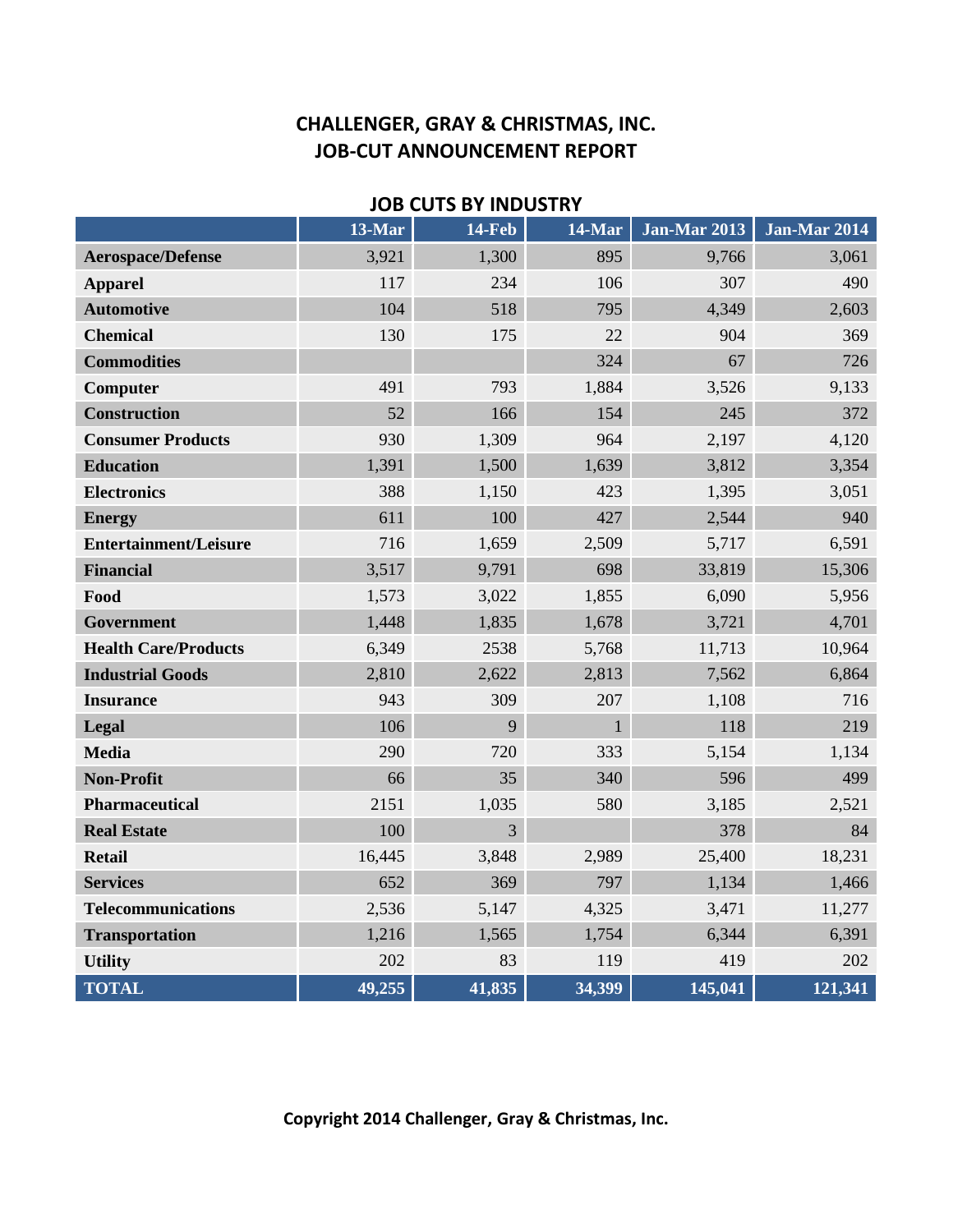#### **JOB CUTS BY REGION, STATE**

| <b>EAST</b>          | <b>MARCH</b> | $Y-T-D$ |
|----------------------|--------------|---------|
| <b>New York</b>      | 6,934        | 18,589  |
| Pennsylvania         | 1,272        | 7,833   |
| <b>New Jersey</b>    | 361          | 3,381   |
| <b>Massachusetts</b> | 652          | 2,268   |
| <b>Maryland</b>      | 131          | 1,976   |
| Dist. of Columbia    | 212          | 1,277   |
| <b>Connecticut</b>   | 181          | 1,116   |
| <b>Maine</b>         | 447          | 707     |
| <b>Vermont</b>       | 238          | 381     |
| <b>Rhode Island</b>  | 88           | 322     |
| <b>New Hampshire</b> | 139          | 199     |
| <b>Delaware</b>      | 176          | 176     |
| <b>TOTAL</b>         | 10,831       | 38,225  |

| <b>MIDWEST</b>   | <b>MARCH</b> | $Y-T-D$ |
|------------------|--------------|---------|
| <b>Illinois</b>  | 3,022        | 9,293   |
| <b>Minnesota</b> | 1,071        | 5,603   |
| Ohio             | 595          | 4,941   |
| <b>Michigan</b>  | 325          | 3,793   |
| Indiana          | 892          | 2,200   |
| <b>Missouri</b>  | 495          | 2,108   |
| <b>Wisconsin</b> | 490          | 2,078   |
| <b>Kansas</b>    | 755          | 1,339   |
| Iowa             | 286          | 490     |
| <b>Nebraska</b>  |              | 63      |
| <b>TOTAL</b>     | 7,931        | 31,908  |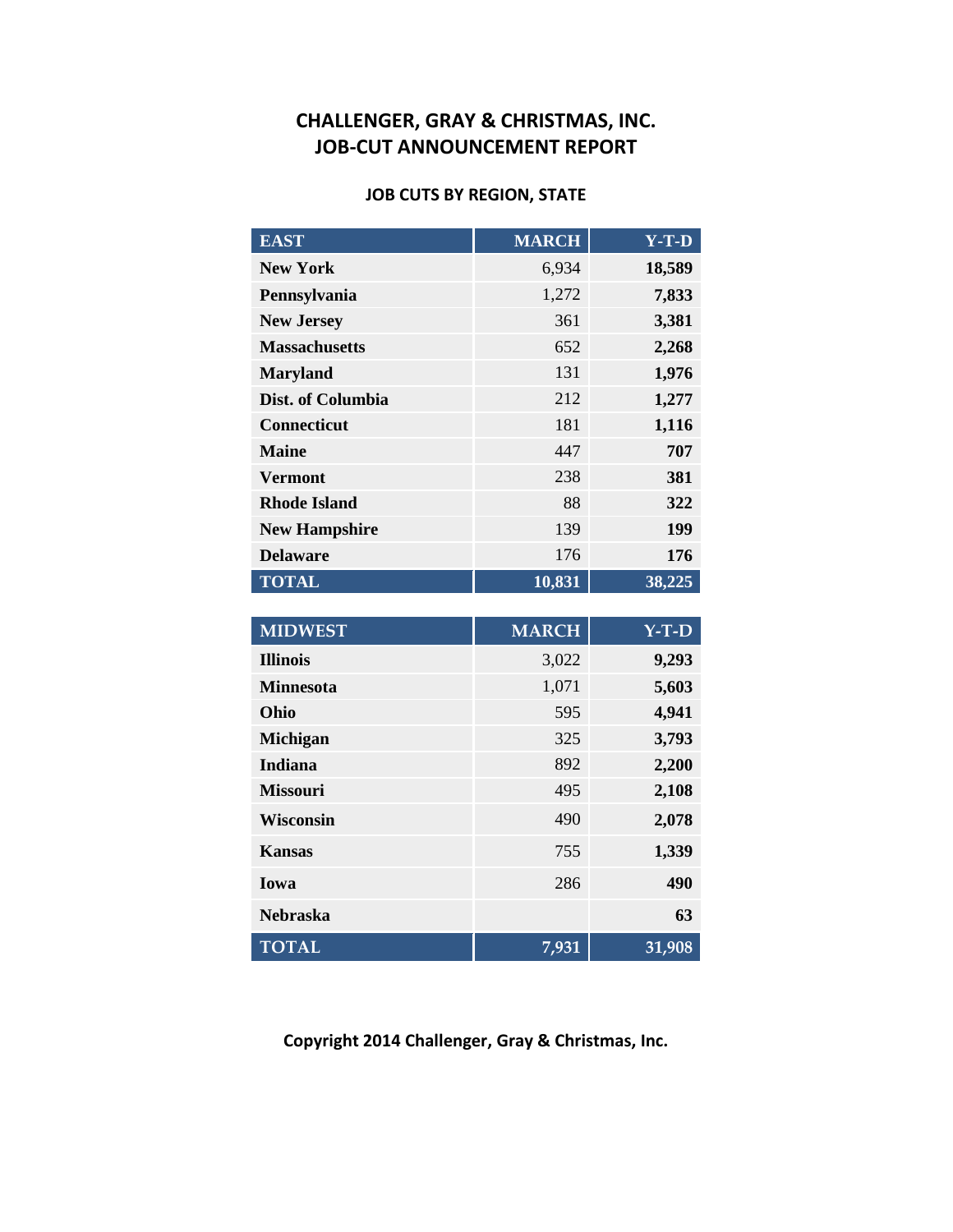#### **JOB CUTS BY REGION, STATE**

| <b>WEST</b>         | <b>MARCH</b>   | $Y-T-D$  |
|---------------------|----------------|----------|
| California          | 4,850          | 17,891   |
| <b>Texas</b>        | 1,218          | 6,618    |
| Idaho               | 700            | 3419     |
| Washington          | 1,552          | 1,899    |
| Colorado            | 430            | 952      |
| <b>Oklahoma</b>     | 367            | 787      |
| Oregon              | 281            | 487      |
| Hawaii              | 220            | 390      |
| <b>Nevada</b>       |                | 308      |
| <b>Alaska</b>       |                | 200      |
| <b>Arizona</b>      | $\overline{7}$ | 132      |
| <b>South Dakota</b> |                | 120      |
| <b>Utah</b>         | 24             | 94       |
| <b>New Mexico</b>   |                | 50       |
| <b>Montana</b>      |                | 24       |
| <b>Wyoming</b>      |                | $\bf{0}$ |
| <b>North Dakota</b> |                | $\bf{0}$ |
| <b>TOTAL</b>        | 9,649          | 33,371   |

| <b>SOUTH</b>         | <b>MARCH</b> | $Y-T-D$ |
|----------------------|--------------|---------|
| <b>Florida</b>       | 1,730        | 4,038   |
| <b>Arkansas</b>      | 14           | 3,054   |
| <b>Virginia</b>      | 1,206        | 2,076   |
| <b>Mississippi</b>   | 1,300        | 1,855   |
| <b>Kentucky</b>      | 330          | 1,488   |
| <b>Tennessee</b>     | 915          | 1,454   |
| N. Carolina          | 198          | 1,402   |
| <b>Alabama</b>       | 256          | 1,227   |
| Louisiana            | 13           | 532     |
| Georgia              |              | 330     |
| S. Carolina          | 18           | 218     |
| <b>West Virginia</b> | 8            | 163     |
| <b>TOTAL</b>         | 5,988        | 17,837  |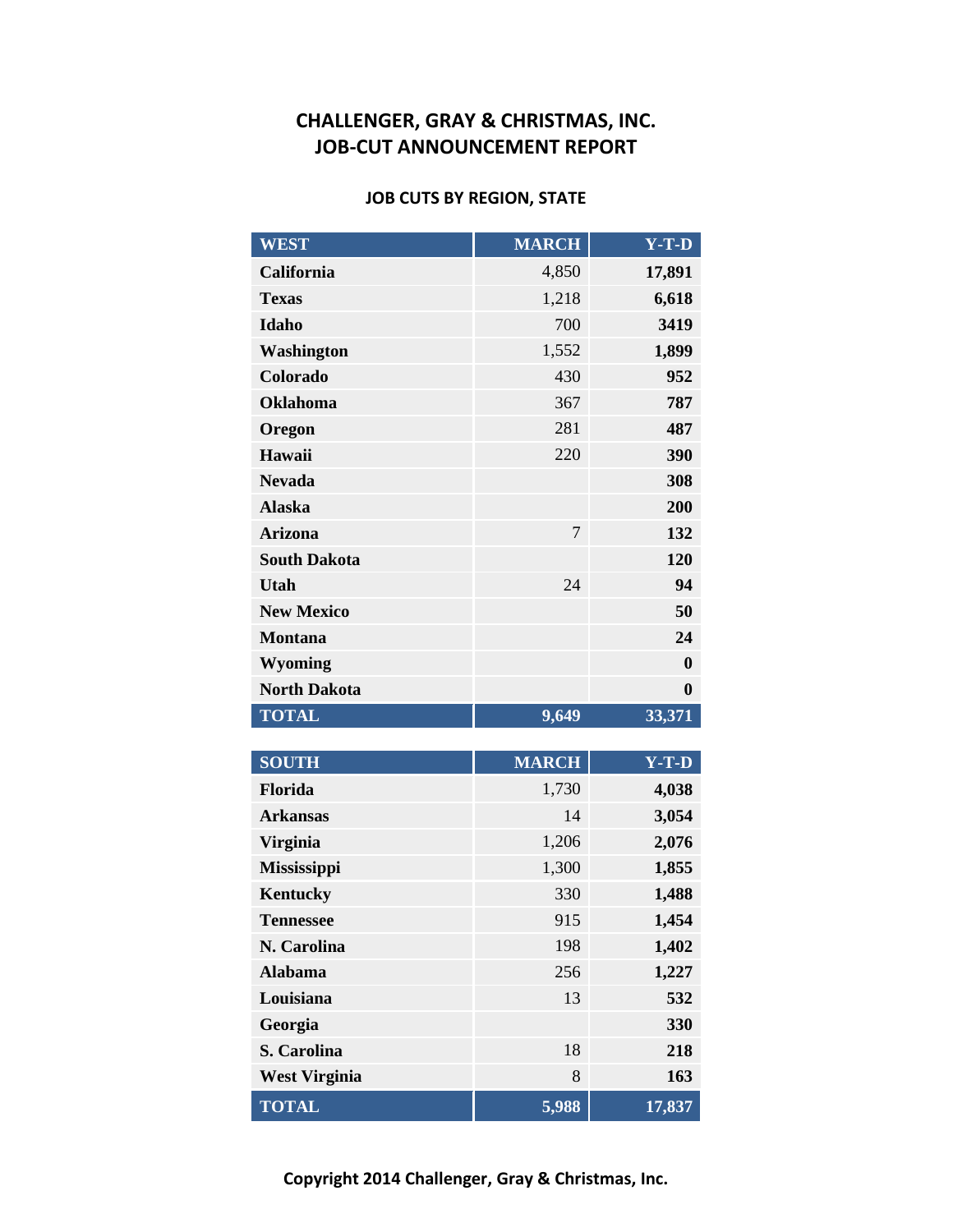#### **JOB CUTS BY REASON**

|                             | <b>MARCH</b> | <b>YTD</b>     |
|-----------------------------|--------------|----------------|
| Restructuring               | 8,569        | 51,910         |
| Closing                     | 14,301       | 33,523         |
| <b>Cost-Cutting</b>         | 4,594        | 16,498         |
| <b>Demand Downturn</b>      | 1,162        | 4,999          |
| Merger/Acquisition          | 3,116        | 3,647          |
| <b>Voluntary Severance</b>  | 270          | 2,829          |
| <b>Economic Conditions</b>  | 253          | 2,626          |
| Outsourcing                 | 972          | 1,617          |
| <b>Health Reform</b>        | 92           | 894            |
| <b>Loss of Contract</b>     | 212          | 680            |
| Relocation                  | 192          | 571            |
| Legal Trouble               | 9            | 459            |
| Sequestration               | 390          | 390            |
| Labor Dispute               | 250          | 250            |
| Bankruptcy                  | 17           | 203            |
| Competition                 |              | 100            |
| <b>Natural Disaster</b>     |              | 95             |
| <b>Technological Update</b> |              | 47             |
| Foreclosure                 |              | $\mathfrak{Z}$ |
| <b>TOTAL</b>                | 34,399       | 121,291        |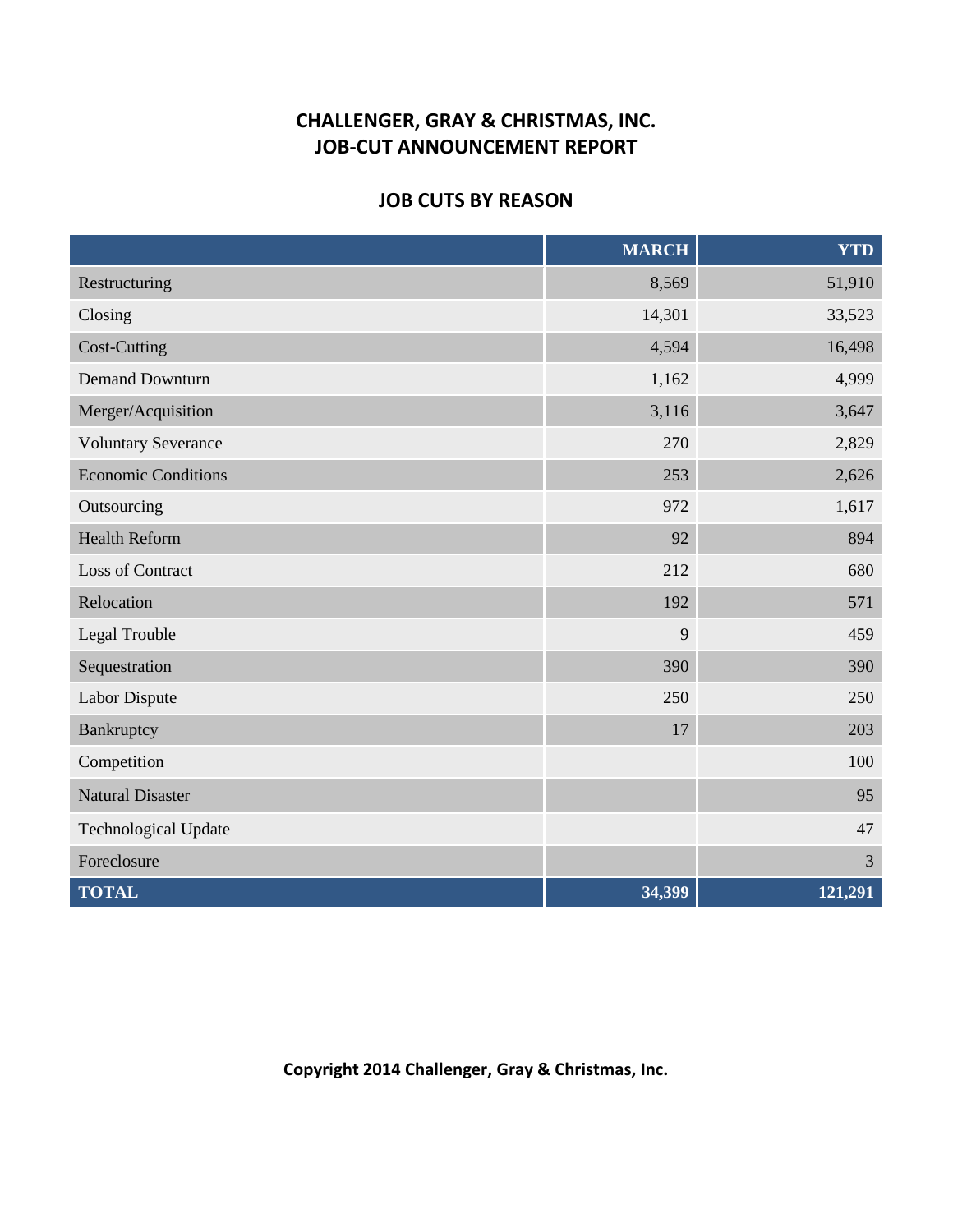|            | Q1      | Q <sub>2</sub> | Q <sub>3</sub> | Q <sub>4</sub> | <b>TOTAL</b> |
|------------|---------|----------------|----------------|----------------|--------------|
| 1989       | 9,850   | 10,100         | 24,085         | 67,250         | 111,285      |
| 1990       | 107,052 | 87,686         | 49,104         | 72,205         | 316,047      |
| 1991       | 110,056 | 76,622         | 147,507        | 221,107        | 555,292      |
| 1992*      | 110,815 | 85,486         | 151,849        | 151,850        | 500,000      |
| 1993       | 170,615 | 84,263         | 194,486        | 165,822        | 615,186      |
| 1994       | 192,572 | 107,421        | 117,706        | 98,370         | 516,069      |
| 1995       | 97,716  | 114,583        | 89,718         | 137,865        | 439,882      |
| 1996       | 168,695 | 101,818        | 91,784         | 114,850        | 477,147      |
| 1997       | 134,257 | 51,309         | 95,930         | 152,854        | 434,350      |
| 1998       | 139,140 | 131,303        | 161,013        | 246,339        | 677,795      |
| 1999       | 210,521 | 173,027        | 173,181        | 118,403        | 675,132      |
| 2000       | 141,853 | 81,568         | 168,875        | 221,664        | 613,960      |
| 2001       | 406,806 | 370,556        | 594,326        | 585,188        | 1,956,876    |
| 2002       | 478,905 | 292,393        | 269,090        | 426,435        | 1,466,823    |
| 2003       | 355,795 | 274,737        | 241,548        | 364,346        | 1,236,426    |
| 2004       | 262,840 | 209,895        | 251,585        | 315,415        | 1,039,735    |
| 2005       | 287,134 | 251,140        | 245,378        | 288,402        | 1,072,054    |
| 2006       | 255,878 | 180,580        | 202,771        | 200,593        | 839,822      |
| 2007       | 195,986 | 197,513        | 194,095        | 180,670        | 768,264      |
| 2008       | 200,656 | 275,292        | 287,142        | 460,903        | 1,223,993    |
| 2009       | 578,510 | 318,165        | 240,233        | 151,122        | 1,288,030    |
| 2010       | 181,183 | 116,494        | 113,595        | 118,701        | 529,973      |
| 2011       | 130,749 | 115,057        | 233,258        | 127,018        | 606,082      |
| 2012       | 143,094 | 139,997        | 102,910        | 137,361        | 523,362      |
| 2013       | 145,041 | 113,891        | 128,452        | 121,667        | 509,051      |
| 2014       | 121,341 |                |                |                | 121,341      |
| <b>AVG</b> | 205,272 | 158,436        | 182,785        | 212,303        | 735,153      |

#### **QUARTER BY QUARTER**

\*Estimate based on half-year total. Challenger began tracking job-cut data in 1993. Before that, it was tabulated by an independent newsletter no longer published.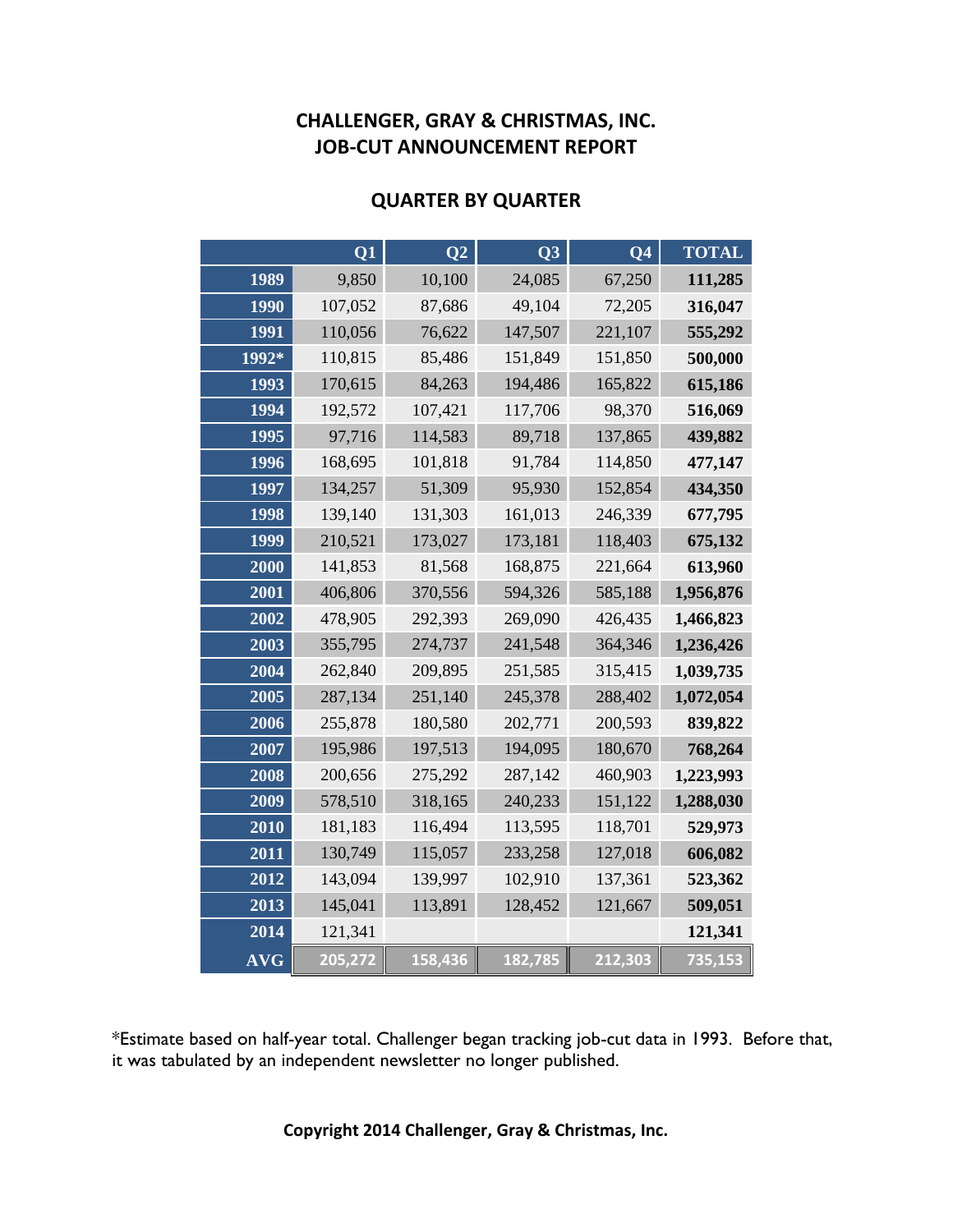#### **ANNOUNCED HIRING PLANS Monthly Totals**

|                  | 2014   | 2013    | 2012    | 2011    |
|------------------|--------|---------|---------|---------|
| <b>January</b>   | 6,312  | 60,585  | 7,568   | 29,492  |
| February         | 11,054 | 92,372  | 10,720  | 72,581  |
| <b>March</b>     | 6,860  | 8,115   | 12,390  | 10,869  |
| April            |        | 9,322   | 11,794  | 59,648  |
| <b>May</b>       |        | 9,618   | 7,722   | 10,248  |
| June             |        | 8,774   | 12,314  | 15,498  |
| July             |        | 9,728   | 10,350  | 10,706  |
| <b>August</b>    |        | 7,662   | 12,079  | 15,201  |
| <b>September</b> |        | 445,617 | 425,683 | 76,551  |
| <b>October</b>   |        | 87,874  | 75,065  | 159,177 |
| <b>November</b>  |        | 14,177  | 28,526  | 63,527  |
| <b>December</b>  |        | 11,362  | 16,266  | 14,074  |
| <b>TOTAL</b>     | 24,226 | 765,206 | 630,477 | 459,971 |